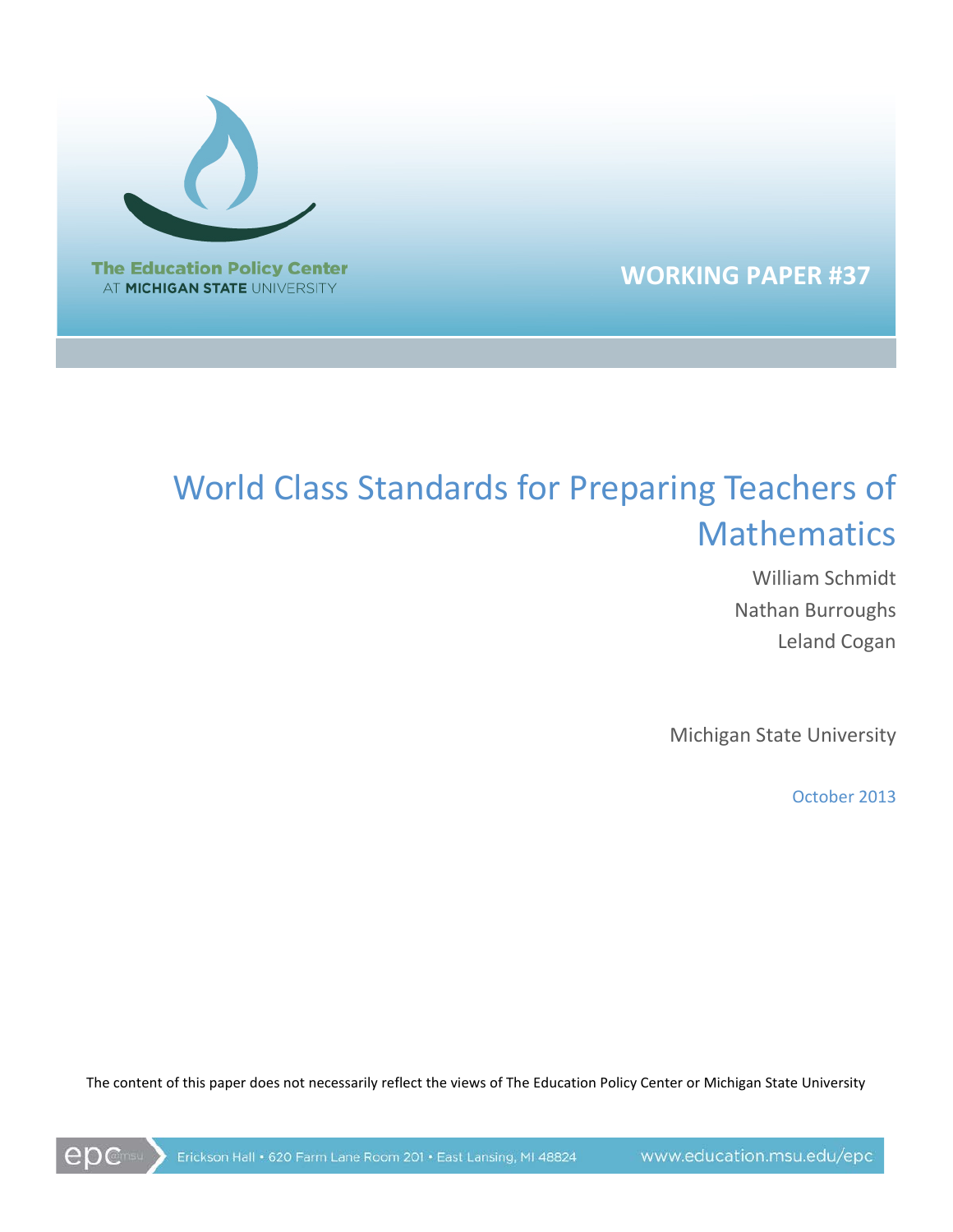# World Class Standards for Preparing Teachers of Mathematics

#### Author Information

William Schmidt, Education Policy Center and Center for the Study of Curriculum Nathan Burroughs, Center for the Study of Curriculum Leland Cogan, Center for the Study of Curriculum

@msu

The work in this paper was jointly supported by the Center for the Study of Curriculum and the Education Policy Center.

#### Abstract

International comparatives studies in education provide a fresh perspective on K-12 education policy be enabling countries to learn from each other's approaches. The recently conducted Teacher Education and Development Study- Mathematics (TEDS-M) provided us with a world-wide lens to examine some of our practices related to the preparation of U.S. teachers of mathematics for elementary and middle school students. More specifically, by looking at the top performing teacher preparation programs internationally we found a comment set of learning experiences. These empirically derived standards can be used to examine the quality of the preparation of future U.S. teachers in various university and college programs. Analyses based on the TEDS and TEDS follow-up studies indicate considerable variation in the rigor of U.S. teacher preparation programs (especially for middle school), and that the coursework of future teachers can have a significant impact on their preparation to teach mathematics.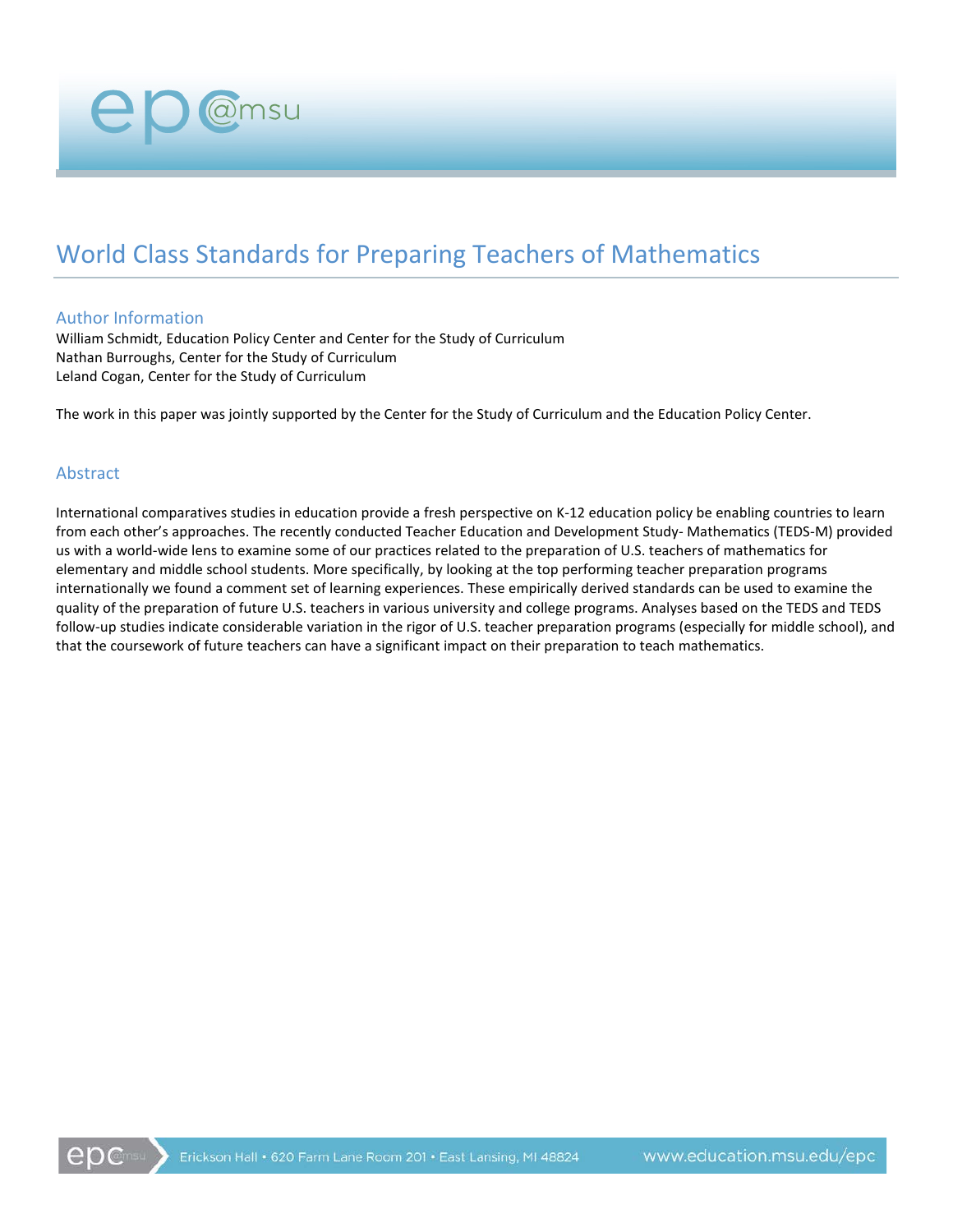## Michigan State University Center for the Study of Curriculum & The Education Policy Center

## **Working Paper** World Class Standards For Preparing Teachers of Mathematics

William Schmidt Nathan Burroughs Leland Cogan Michigan State University

#### *Introduction*

International comparative studies in education provide a fresh perspective on  $K-12$ education policy by enabling countries to learn from each other's approaches. The recently conducted Teacher Education and Development Study – Mathematics (TEDS-M) provided us with a world-wide lens to examine some of our practices related to the preparation of U.S. teachers of mathematics for elementary and middle school students. More specifically, by looking at the top performing teacher preparation programs internationally we found a common set of learning experiences. These empirically derived standards can be used to examine the quality of the preparation of future U.S. teachers in various university and college programs. Analyses based on the TEDS and TEDS follow-up studies indicate considerable variation in the rigor of U.S. teacher preparation programs (especially for middle school), and that the coursework of future teachers can have a significant impact on their preparation to teach mathematics.

#### *TEDS/M*

Close to 23,000 potential future teachers of mathematics enrolled in the final year of teacher preparation from nearly 900 programs participated in the Teacher Education and Development Study – Mathematics (TEDS-M) conducted in 17 different countries. In the U.S. data were collected in two consecutive years: 2008 at public colleges and universities and 2009 at private colleges and universities (Center for Research in Mathematics and Science Education, 2010). Follow-up studies were also conducted on teachers after they had already begun teaching (see below).

This ground-breaking international study of higher education with outcome measures focused on two different future teacher populations: 1) those who were prepared to teach in the primary grades, typically grades  $1-5$ ; and  $2)$  those prepared to teach mathematics at the lower secondary level (i.e. middle school), usually grades 6-8. (see Tatto et al, 2012). In most countries primary teachers are not specialists; mathematics is only one of several subjects they teach. Middle school teachers, however, typically are specialists who are prepared to teach either only mathematics or mathematics along with one other subject. TEDS-M assessed the future teachers' knowledge about mathematics related to what they will be teaching (MCK) and their knowledge related to the teaching of mathematics (PCK)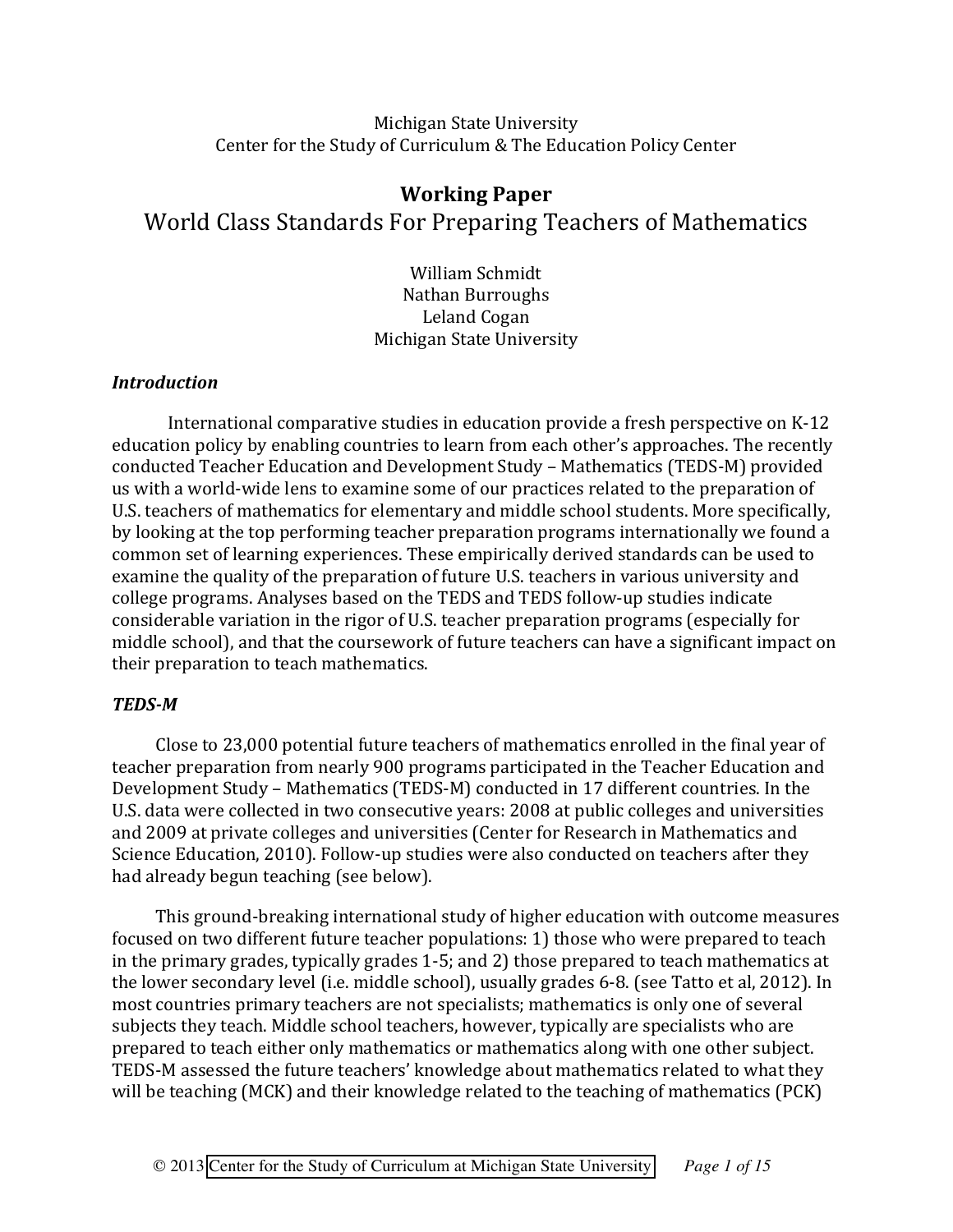as well as the learning experiences they had encountered during their teacher preparation. The PCK measure sought to capture the instructionally embedded mathematical knowledge thought to be critical for the professional work of teachers (Ball & Bass, 2003; Ball, Hill, & Bass, 2005).

#### *Identifying\*an\*International\*Benchmark\*for\*Middle\*School\*Teachers*

To create an empirically derived benchmark we identified the top ten percent of programs across all 17 countries based on the mean MCK score for future teachers in each program. We then identified the courses that the vast majority of these future teachers reported having taken. The programs making up the top ten percent were essentially the same whether based on the MCK or the PCK score. This may be explained in part by the relatively high correlation at the program level between these two scores (.93). The top ten percent of middle school programs included 39 programs from four countries: Poland (1), the Russian Federation (15), Taiwan (17), and the U.S. (6).

To qualify as part of an international benchmark for teacher preparation programs, courses had to be taken by 80 percent of future teachers within at least 90 percent of the top performing programs. This procedure identified 9 courses which we refer to as "core requirements. "The 90% of programs criterion ensured that the benchmark was truly international, widely practiced, and not unduly influenced by any one program, especially those with large numbers of future teachers (see Schmidt and Cogan, 2013 for more detail). As a part of the benchmark we also identified a set of electives which were taken by most of the future teachers but were not as widespread across the programs as the core requirements. Electives were identified as 80% of future teachers within 80 percent of top performing programs. The resulting course benchmarks for middle school are displayed in Table 1.

Table 1. Empirical requirements and electives identified from the top-performing international middle school programs

| Requirements                  | Electives                     |
|-------------------------------|-------------------------------|
| <b>University Mathematics</b> | <b>University Mathematics</b> |
| <b>Beginning Calculus</b>     | Abstract Algebra              |
| Calculus                      | <b>Analytic Geometry</b>      |
| Multivariate Calculus         | <b>Axiomatic Geometry</b>     |
| Differential Equations        | Number Theory                 |
| Linear Algebra                | Set Theory                    |
| Probability                   |                               |
| <b>Math Education</b>         | <b>Math Education</b>         |
| Math Instruction              | Math Standards                |
| Observing/Analyzing Math      |                               |
| Teaching                      |                               |
| <b>School Mathematics</b>     | <b>School Mathematics</b>     |
| Functions/Equations           | Geometry                      |
|                               | <b>Numbers</b>                |
|                               |                               |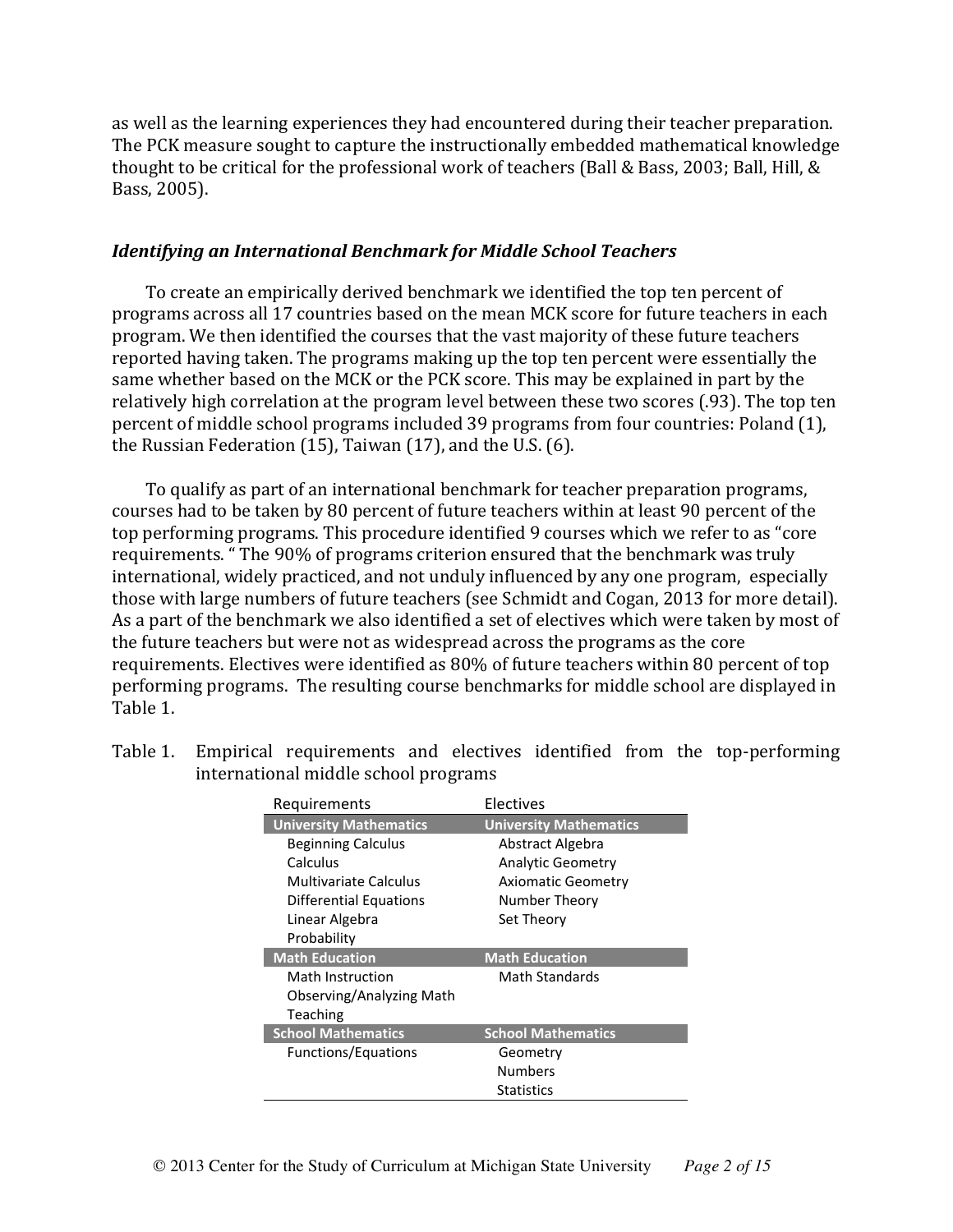It is rather remarkable to find so many courses as part of the middle school benchmark given that it was derived from programs in four different countries on three continents. The set of nine core courses included six university mathematics courses (beginning calculus, calculus, linear algebra, probability, differential equations, and multivariate calculus); two math education courses (mathematics instruction; and observation, analysis and reflection on mathematics teaching); and one school mathematics topic (functions, relations, and equations). The math education course (observation, analysis and reflection of mathematics teaching) was experienced by the smallest share of future teachers across all 39 top-performing programs, 92 percent. By contrast, each of the three university mathematics courses (beginning calculus, calculus, and linear algebra) were taken by 99 percent or more of the future teachers. Among this set of 9 courses there is a strong emphasis on the content of mathematics with only two focusing directly on mathematics instruction. A similar emphasis was found among the electives, which included five additional math courses, three school math courses and a pedagogy course focusing on the country's mathematics standards.

The preparation benchmarks provide an empirical basis for what may be considered a world-class preparation to prepare middle school mathematics teachers. Table 2 shows what percentage of U.S. future teachers attained this benchmark during their preparation programs. The percentages included in this table are for those who took at least 8 of the 9 core courses. These future teachers also took a number of popular elective courses. By way of comparison, U.S. results are compared with those of the Russian Federation and Taiwan, whose MCK scores were significantly higher than the U.S. (Center for Research in Mathematics and Science Education, 2010). In the U.S. we also divided the sampled programs into subgroups: the top 25% and the bottom 25% of programs as defined by mean MCK scores.

Across all U.S. middle school teacher preparation programs, only around one-third (31) percent) of future teachers reached the international benchmark. In the two comparison countries, 95 percent or more reached this benchmark. Additionally, while over 75% of all future teachers in Taiwan and Russia took all 9 benchmark courses, less than 15% of U.S. teachers did so. Differences among groups of U.S. lower secondary programs were striking. In U.S. teacher preparation programs that were in the top  $25\%$  in the world, nearly 70 percent of the future teachers in U.S. programs reached the world-class benchmark. In the top quarter of programs *in the United States*, this percentage increased to nearly 77 percent. By contrast, only 11 percent of the future teachers trained in programs with lower average MCK scores (in the bottom 25% of the U.S. distribution) reached the benchmark criterion.

Not only is the overall percentage of U.S. future teachers meeting the international benchmark quite low (less than a third), and especially in comparison with Russia and Taiwan, but this overall figure masks the tremendous variation across programs. The difference in mathematics course-taking between those programs at the top of the U.S.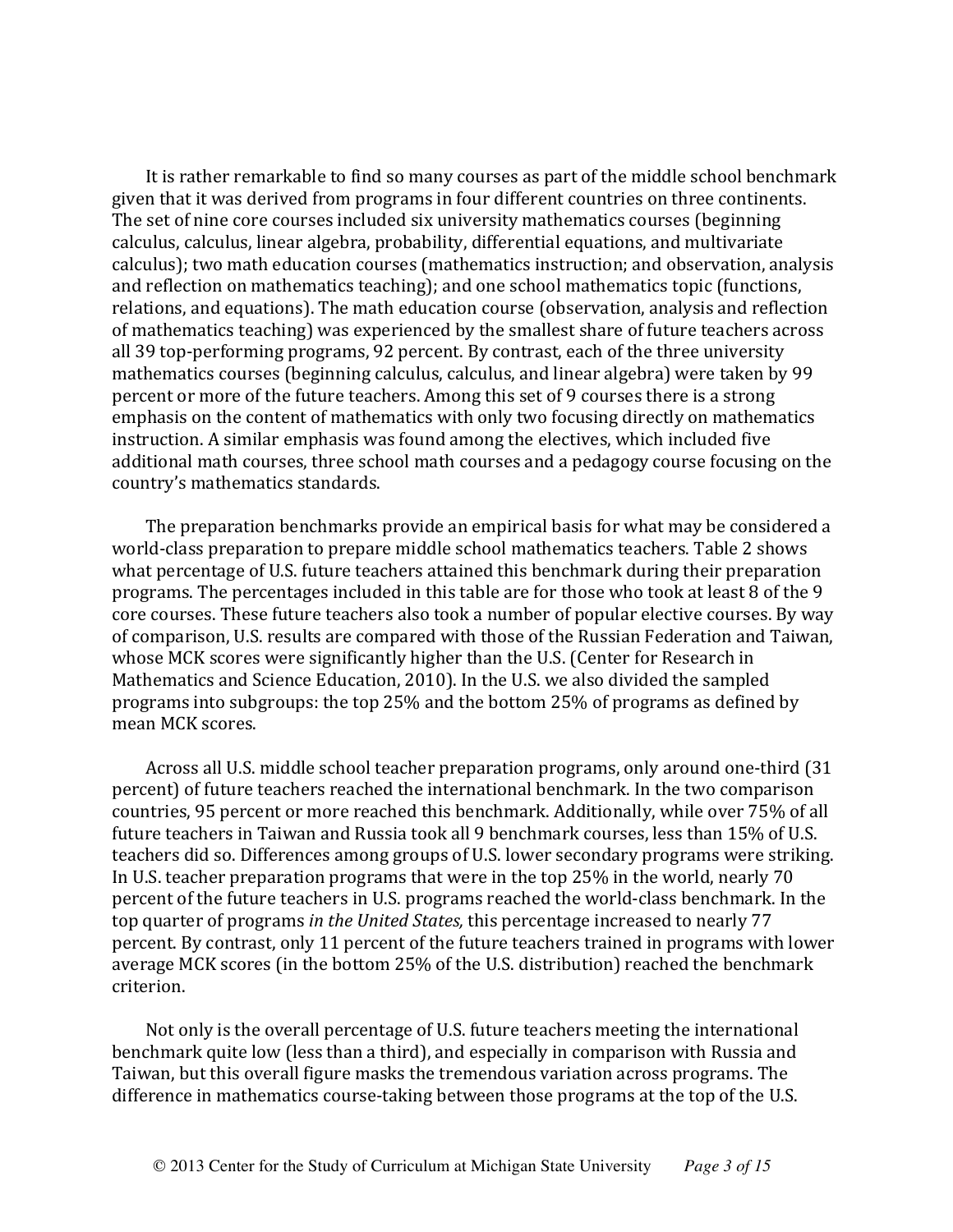distribution and those at the bottom is striking. The fact that only 11 percent of future teachers in the lowest-MCK programs meet the standard is made more salient by our estimate that these schools prepare 60 percent of all the nation's future middle school teachers.

Table 2. Percent of future middle school teachers reporting they had experienced at least 8 of the 9 core international benchmark courses.

|                                           | U.S.A. | Russian<br>Federation | Taiwan |
|-------------------------------------------|--------|-----------------------|--------|
| <b>Future Lower Secondary Teachers In</b> |        |                       |        |
| All Programs in Country                   | 31.5%  | 97.2%                 | 94.5%  |
| U.S. Top 25% of Programs                  | 76.9%  |                       |        |
| U.S. Bottom 25% of Programs               | 11.3%  |                       |        |

Table 3 provides greater detail on U.S. future middle school teachers course-taking, related to the international benchmark. The least likely benchmark course to be taken by these U.S. future teachers was differential equations. Among future teachers in the top 25% of U.S. programs, only 70 percent reported having had this course. At the bottom quarter of U.S. programs, less than 30 percent of future teachers reported having taken differential equations. An even more striking difference between the top and bottom quarter of U.S. programs, however, is seen for multivariate calculus: nearly 95 percent of future teachers took multivariate calculus in the higher-performing programs as compared with only 11 *percent* in the bottom quarter of programs. Most future teachers in the bottom quarter of U.S. programs reported taking the university mathematics probability course (80%). However, relatively few of these teachers reported having taken most of the other benchmark courses and hardly any indicated they had come close to the international world-class benchmark. Again, this is particularly disturbing given that enrollment data from the lowest quarter of programs suggest they produce approximately three-fifths of all future middle school mathematics teachers in the U.S.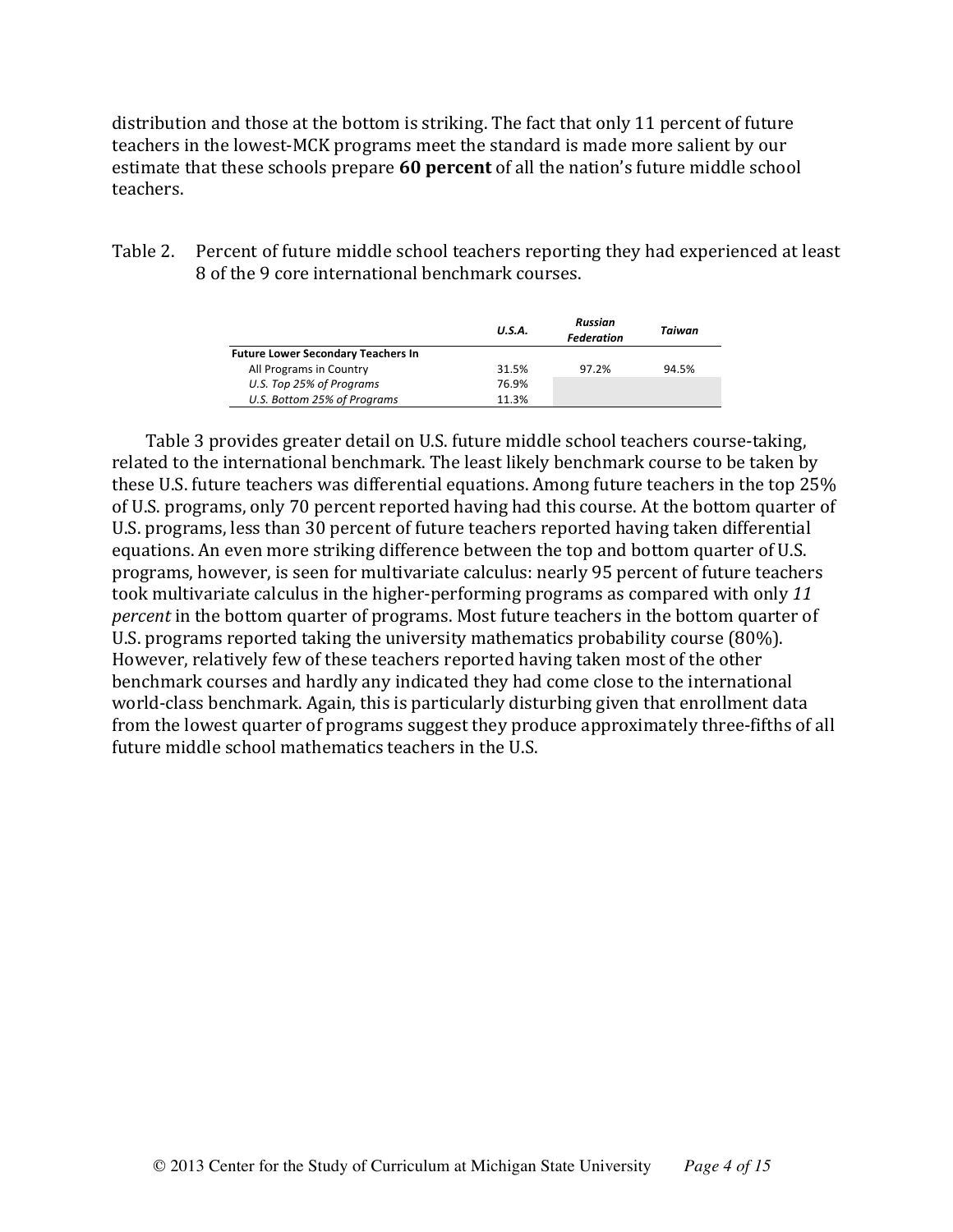Table 3. Percent of future middle school teachers in each type of program reporting they had experienced each middle school international benchmark course.

|                                | U.S.A.          |       |               | <b>Russian</b><br><b>Federation</b> | Taiwan          |  |
|--------------------------------|-----------------|-------|---------------|-------------------------------------|-----------------|--|
|                                | All             | Top   | <b>Bottom</b> | All                                 | All             |  |
|                                | <b>Programs</b> | 25%   | 25%           | Programs                            | <b>Programs</b> |  |
| <b>International Benchmark</b> |                 |       |               |                                     |                 |  |
| <b>University Mathematics</b>  |                 |       |               |                                     |                 |  |
| <b>Beginning Calculus</b>      | 69.1%           | 97.7% | 51.6%         | 99.5%                               | 100%            |  |
| Calculus                       | 58.3%           | 95.8% | 34.2%         | 99.7%                               | 100%            |  |
| <b>Differential Equations</b>  | 43.9%           | 70.2% | 29.6%         | 99.3%                               | 93.5%           |  |
| Linear Algebra                 | 67.6%           | 98.1% | 52.0%         | 99.3%                               | 100%            |  |
| <b>Multivariate Calculus</b>   | 40.4%           | 94.8% | 11.4%         | 96.1%                               | 93.9%           |  |
| Probability                    | 84.9%           | 91.3% | 80.0%         | 99.2%                               | 99.2%           |  |
| <b>Math Education</b>          |                 |       |               |                                     |                 |  |
| Math Instruction               | 75.9%           | 85.7% | 74.6%         | 96.6%                               | 95.1%           |  |
| <b>Observing Math Teaching</b> | 76.2%           | 84.2% | 74.8%         | 93.1%                               | 88.2%           |  |
| <b>School Mathematics</b>      |                 |       |               |                                     |                 |  |
| <b>Functions</b>               | 80.6%           | 84.7% | 77.5%         | 99.2%                               | 97.6%           |  |

#### *Identifying\*an\*International\*Benchmark\*for\*Primary\*School\*Teachers*

The analysis described above was replicated in order to identify an international benchmark for teachers prepared to teach in primary schools (grades 1-5). For primary programs, the number of countries and the specific programs in those countries varied more when based on the MCK or PCK scores. The top ten percent of MCK-based programs came from seven countries: Norway (1), Poland (17), the Russian Federation (11), Switzerland (1), Taiwan (10), Thailand (5), and the U.S. (4). Based on PCK, the top ten percent programs came from eight countries: Norway (4), Poland (11), the Russian Federation (3), Singapore (1), Switzerland (2), Taiwan (10), Thailand (1), and the U.S. (17). A core of 29 programs were in the top ten percent for both MCK and PCK. These came from six countries: Norway (1), Poland (10), the Russian Federation (3), Taiwan (10), Thailand  $(1)$ , and the U.S.  $(4)$ .

For primary programs, the MCK-based requirements were a subset of those based on PCK. Consequently the primary benchmark discussed represents the union of the MCK- and PCK-based requirements (unlike the secondary benchmark, which was based only on MCK) scores). The courses identified are presented in Table 4.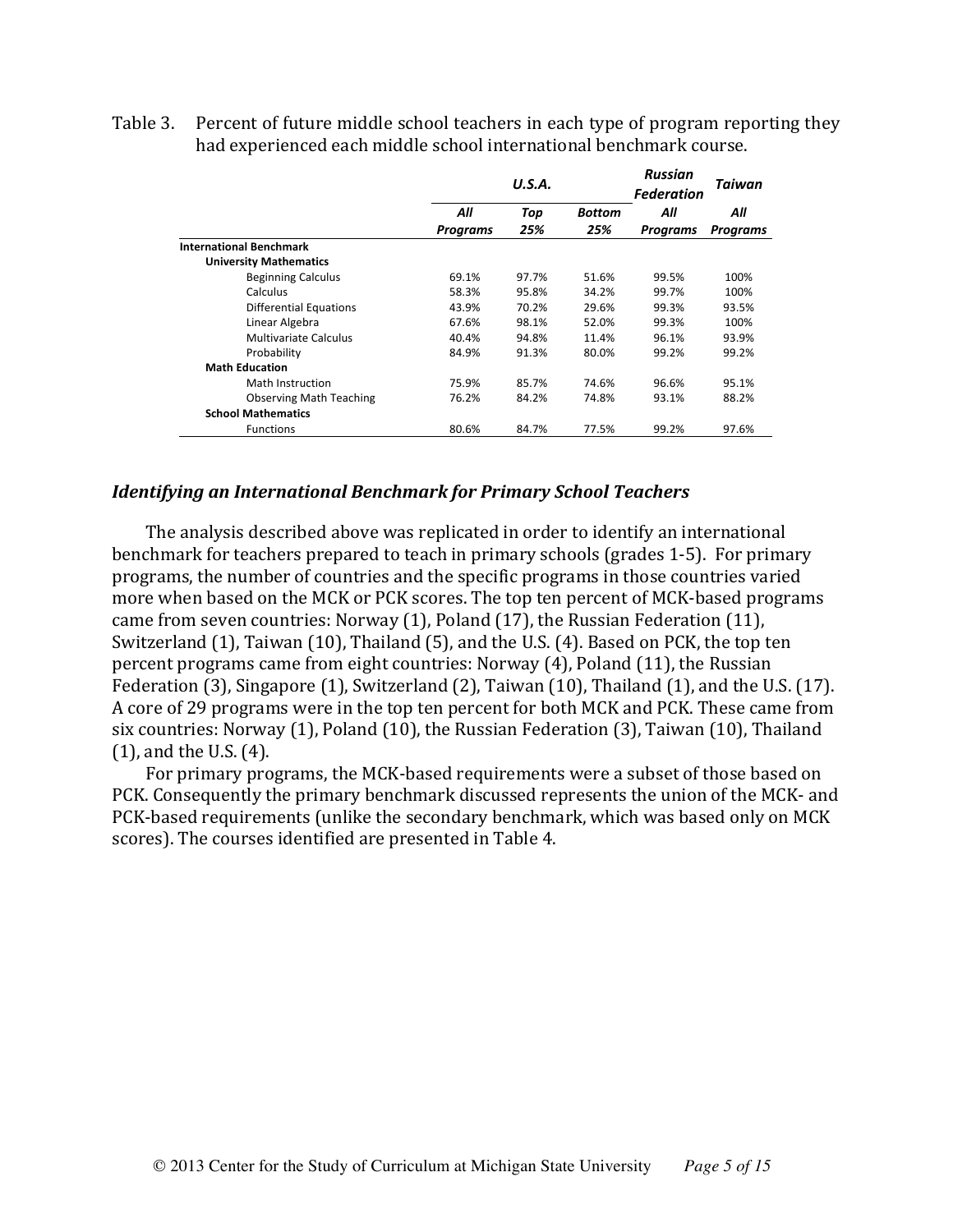Table 4. Empirical requirements and electives identified from the international top performing primary programs

| Requirements                  | Electives                     |
|-------------------------------|-------------------------------|
| <b>University Mathematics</b> | <b>University Mathematics</b> |
| Number Theory                 | <b>Analytic Geometry</b>      |
| Probability                   | <b>Axiomatic Geometry</b>     |
| <b>Math Education</b>         | <b>Math Education</b>         |
| Math Instruction              | <b>Math Standards</b>         |
|                               | <b>Observing Math</b>         |
|                               | Teaching                      |
| <b>School Mathematics</b>     | <b>School Mathematics</b>     |
| Measurement                   | <b>Functions</b>              |
| <b>Numbers</b>                | Geometry                      |

The emphasis in the set of international benchmark primary courses suggests a slightly different focus for primary teacher mathematics preparation. Although the vast majority of the required courses are mathematics oriented – four out of five (80%) – the two university mathematics courses, number theory and probability, and the K-12 school mathematics courses, measurement and numbers, suggest a less rigorous or advanced formal mathematics emphasis than that for middle school. This finding is not particularly surprising, given that mathematics is not the principal emphasis of primary teacher preparation or instruction.

Table 5. Percent of future primary teachers reporting they had experienced at least 4 of the 5 international benchmark courses.

|                                   | U.S.A. | Russian<br>Federation | Taiwan |
|-----------------------------------|--------|-----------------------|--------|
| <b>Future Primary Teachers In</b> |        |                       |        |
| All Programs in Country           | 84.5%  | 95.3%                 | 91.1%  |
| U.S. Top 25% of Programs          | 85.8%  |                       |        |
| U.S. Bottom 25% of Programs       | 86.5%  |                       |        |

As with with Table 3, Table 5 compares the proportion of U.S. future primary teachers meeting the international primary benchmark compared with Taiwan and the Russian Federation. For U.S. primary future teachers, the percent reaching the world-class benchmark was rather constant whether the subgroup of programs came from those in the top or the bottom 25% of U.S. programs, or represented the entire U.S. primary program sample as a whole. Although this percentage was rather high, about 85 percent, it was not as high as the corresponding percentages in Taiwan and the Russian Federation. A majority (56%) of U.S. future teachers took all 5 benchmark courses. Clearly more future elementary teachers meet the relevant international benchmark than was the case for the middle school teachers, a distinction we will discuss further below.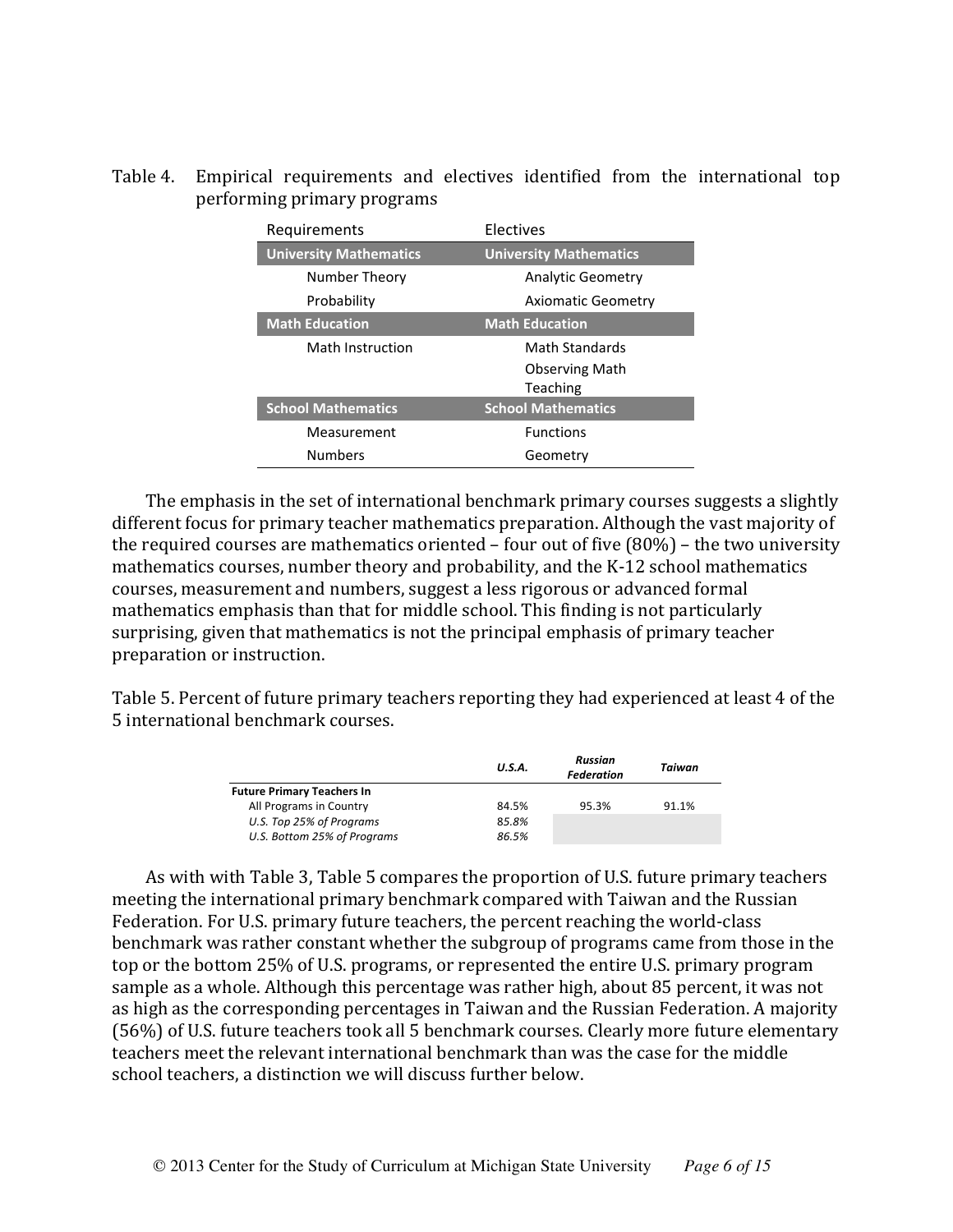## The Long Term Influence of Teacher Preparation Programs: Results from the U.S. TEDS *Follow-Up Survey*

Building on the work of the original TEDS-M, the Center for the Study of Curriculum conducted follow-up research on graduates from U.S. teacher preparation programs that participated in the original TEDS. These surveys probed respondents about their experiences as K-8 teachers, incorporating questions covering a broad range of topics, including how well prepared they felt to teach a list of mathematics topics after two years of teaching. Linking this information to the results of the original TEDS-M enabled an exploration of the long-term impact of teacher preparation programs and the differences among these programs. We also examined what sorts of schools new teachers were employed by, and how the characteristics of these schools were related to how teachers were prepared.

Approximately 2300 of those involved in the original TEDS survey participated in the 2011 follow-up survey, about a 45% response rate. The 2011 follow-up was conducted two years after the original TEDS study. Analyses of varying demographics suggested that respondents were roughly similar to those taking part in the original TEDS, although participants in the follow-up survey had slightly better test scores.

Analyses of the follow-up survey results yielded two important insights about U.S. teacher preparation to teach mathematics. First, the survey revealed that the least wellprepared new teachers were more likely to be hired by the highest-poverty schools (see Table 6). TEDS follow-up responses about which school respondents were employed were merged with National Center of Education Statistics school demographic data. We found that the primary school teachers who scored in the top  $25%$  of the U.S. sample on the mathematics content test (MCK) were more likely to be employed by a low-poverty school (defined by the NCES as  $25%$  or fewer of all students eligible for free and reduced meals) than a high-poverty school (75% free and reduced meal eligibility). This relationship was statistically significant for primary school teachers, but not middle school teachers. Similarly, using the international benchmarks of primary (IPB) and secondary (ISB) teacher preparation course-taking discussed above, the analyses indicated that those future teachers who took the most demanding courses were more likely to be teaching at low-poverty schools than were less well-prepared teachers. Both of these associations were statistically significant.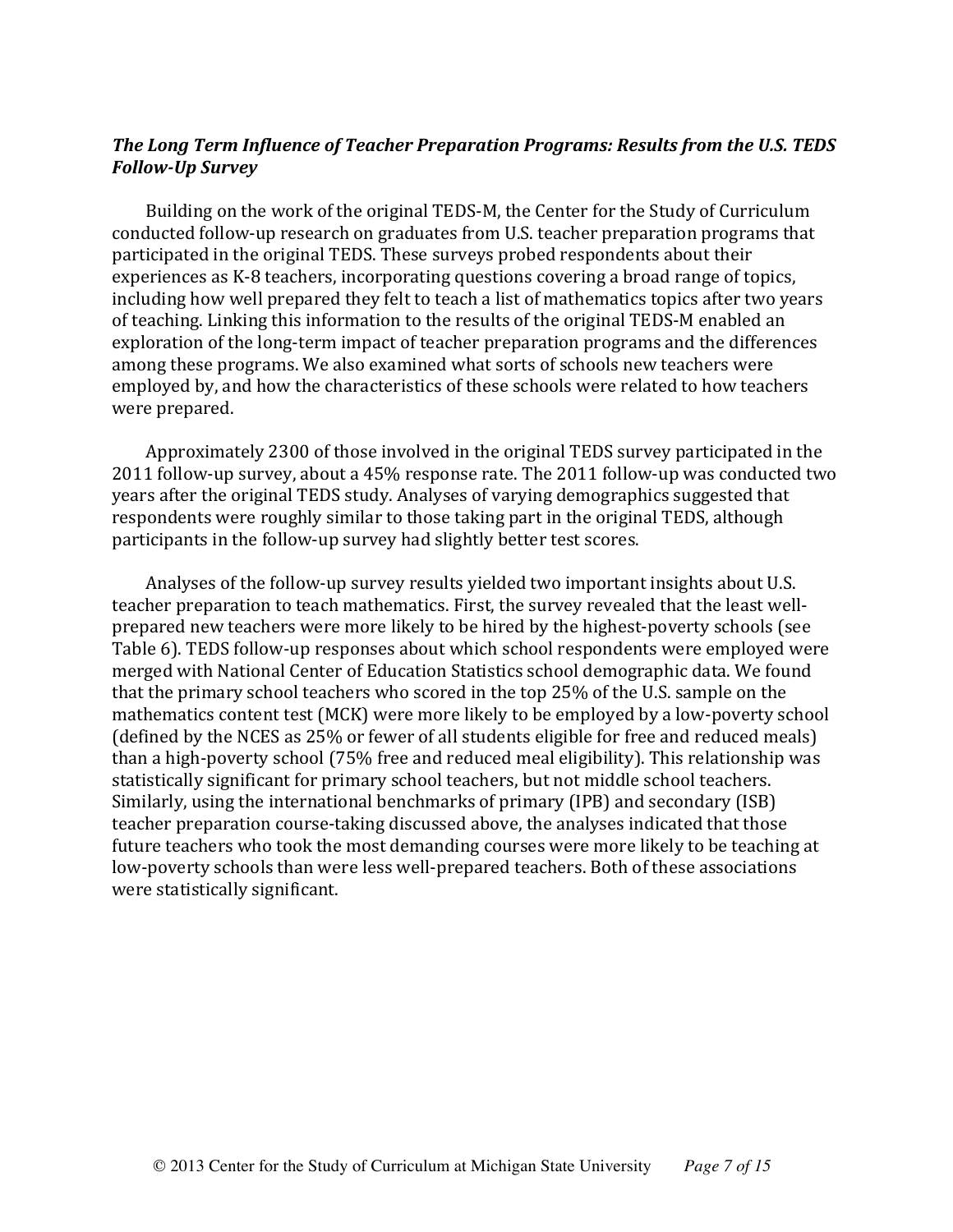| Secondary | School<br>Poverty | Lowest<br><b>MCK</b> | Highest<br><b>MCK</b> | Low ISB | High ISB |
|-----------|-------------------|----------------------|-----------------------|---------|----------|
|           | $0 - 25%$         | 37%                  | 40%                   | 32%     | 44%      |
|           | 75-100%           | 16%                  | 13%                   | 23%     | 12%      |
|           |                   |                      |                       |         |          |
| Primary   | School            | Lowest               | Highest               | Low IPB | High IPB |
|           | Poverty           | <b>MCK</b>           | <b>MCK</b>            |         |          |
|           | $0 - 25%$         | 21%                  | 44%                   | 37%     | 36%      |
|           | 75-100%           | 29%                  | 16%                   | 27%     | 13%      |

## Table 6. Teacher Employment by Preparation and School Poverty

Second, we explored the relationship between teacher course-taking in their teacher preparation programs and how well prepared they were to teach the mathematics topics *after they had begun teaching*. Teachers were asked to evaluate their academic preparation to teach a set of mathematics topics on a  $(1-4)$  four point scale. Responses were averaged across topics, with higher scores representing more confidence to teach mathematics topics appropriate to their grade level. Regression analyses demonstrated that teachers whose course-taking more directly matched the international benchmark indicated they were better prepared to teach mathematics topics after they had begun teaching (see Table)  $7$ ).

Course-taking had a statistically significant relationship to how well prepared they were even after controlling for a teacher's SAT or ACT score, their mathematical and pedagogical content knowledge, and whether they went to a public or private university. In fact, for middle-school teachers course-taking was a much stronger predictor of academic preparation than teacher knowledge (measured by MCK scores). The results suggested that future teachers who had taken all of the core courses defined by the international benchmark would be 25% more prepared than those who had taken none of the courses at least as reported by the teachers (i.e. an average of 1 point higher average on the 4 point scale $)^1$ .

(((((((((((((((((((((((((((((((((((((((((((((((((((((((

 $1$  Multi-level analysis confirmed these results.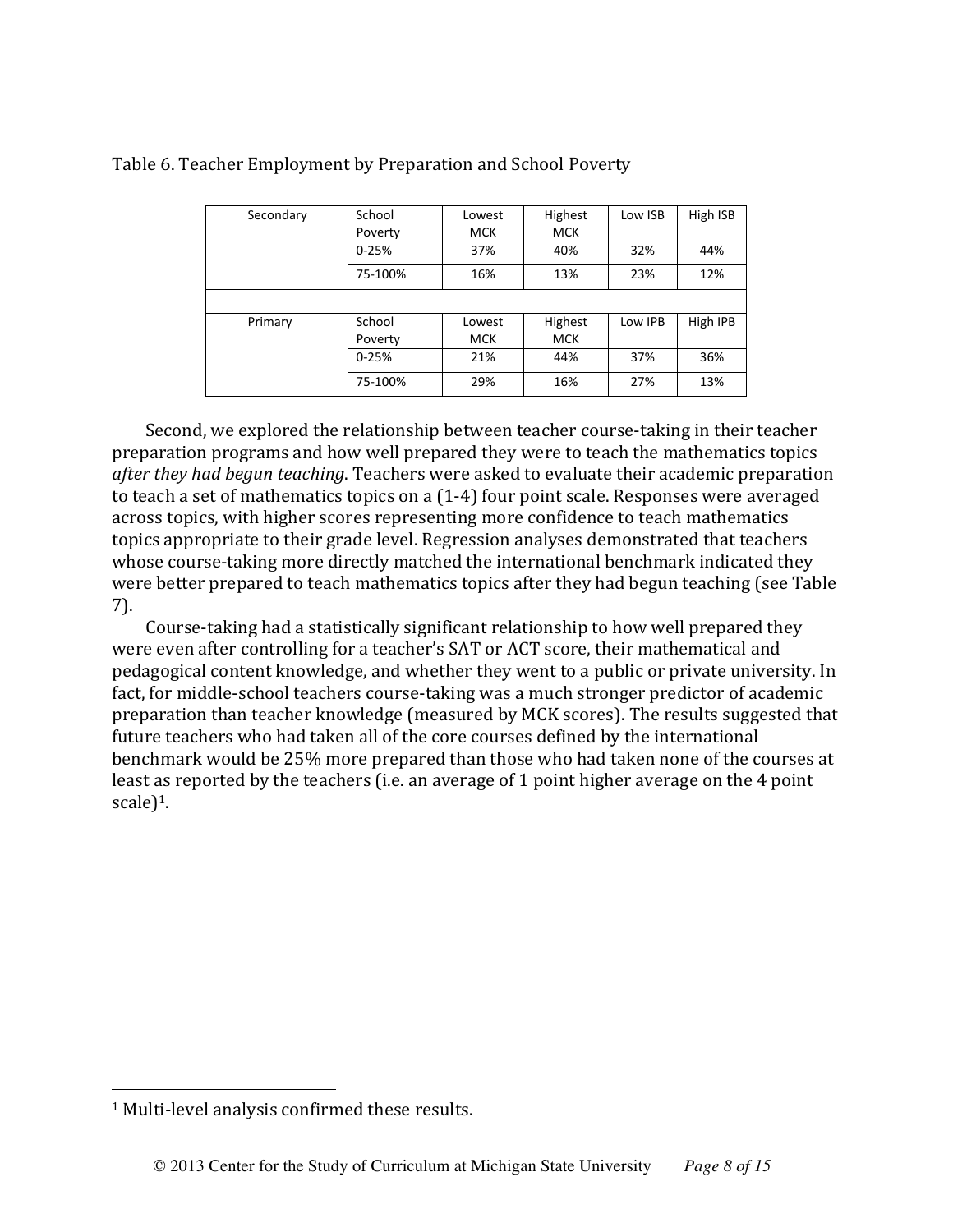## Table 7. Teacher Course-taking & Self-Reported Academic Preparation to Teach Mathematics Topics

|                              | Prepared to         | Prepared to             |
|------------------------------|---------------------|-------------------------|
|                              | Teach Middle School | <b>Teach Elementary</b> |
|                              | <b>Math Topics</b>  | <b>Math Topics</b>      |
| Secondary Course-taking      | $.119*$             |                         |
| <b>Primary Course-taking</b> |                     | $.135*$                 |
| SAT/ACT                      | $.001*$             | $.001*$                 |
| <b>MCK</b>                   | $.001*$             | $.002*$                 |
| <b>PCK</b>                   | .001                | $-.001$                 |
| Public                       | .114                | .020                    |
| Primary Prep.                | $-.429*$            | $-.116*$                |
| Constant                     | $.520*$             | $1.721*$                |
| adjusted r-square            | $.269*$             | $.059*$                 |
| N                            | 421                 | 655                     |
|                              |                     |                         |

\*statistically significant at the .05 level

Course-taking was also related to individual MCK scores at the secondary and primary level. Our analysis therefore suggests that the course-taking patterns of future teachers have both a direct relationship with teacher confidence to teach mathematics topics as well as indirect relationship through its association with teacher knowledge of mathematics. Figure 1 presents the results of a path analysis of the factors influencing academic preparation to teach mathematics for middle school teachers, demonstrating that coursetaking has a substantial total effect on teacher capacity. The relationships are similar for primary school teachers, although the predictive power of the model was weaker. Although we cannot say with certainty that this teacher confidence in teaching mathematics is translated into student learning, it nevertheless is an encouraging sign that teacher preparation can influence the long-term trajectory of teacher instruction.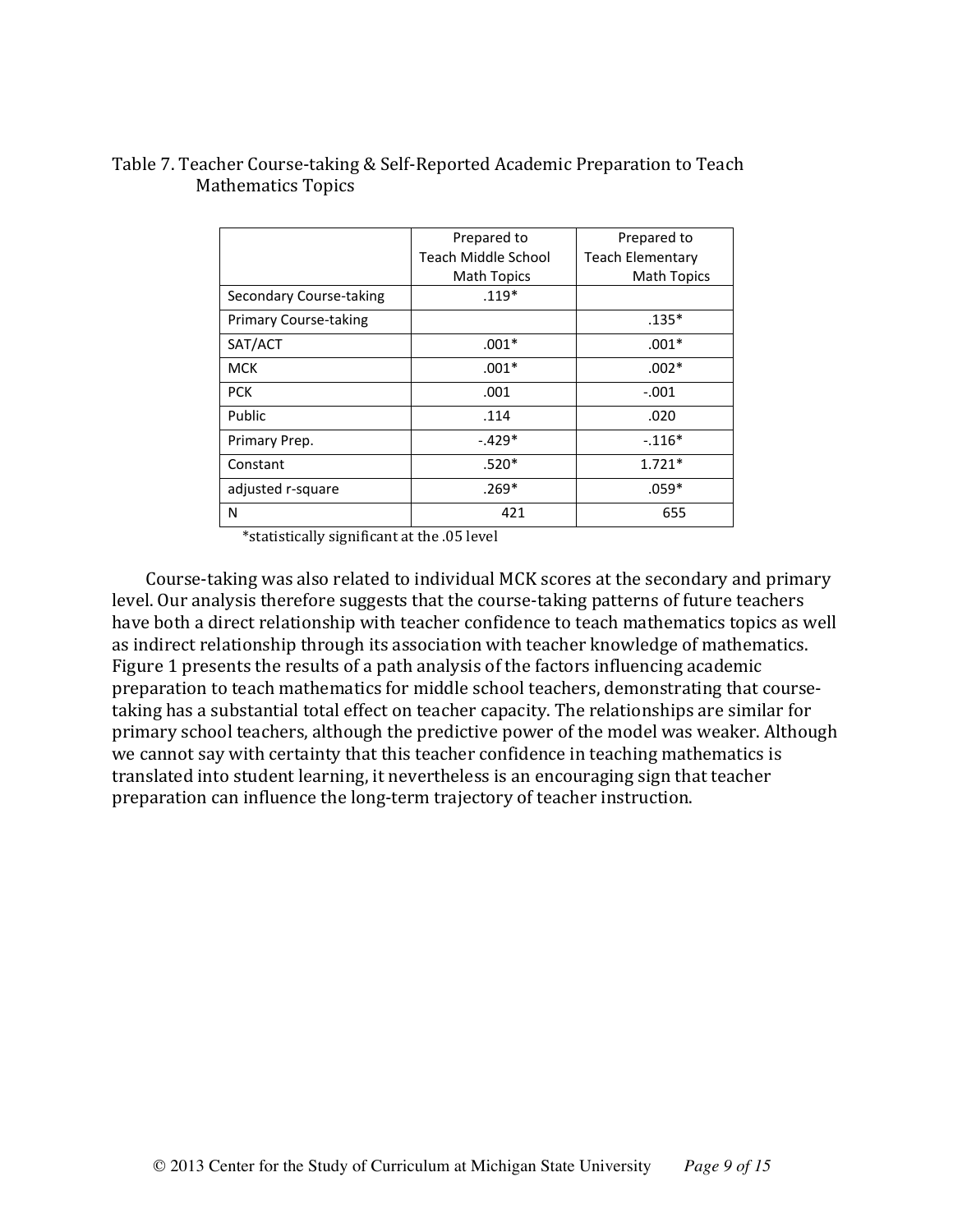Figure 1. Model Relating Teacher Preparation, Mathematics Content Knowledge, Student Background Knowledge, and Academic Preparation to Teach Middle School Mathematics.



#### *Discussion*

There are three principal conclusions to be drawn from our analysis of the TEDS-M and TEDS follow-up surveys. First, there is a significant relationship between what teachers study in their teacher preparation programs and self-reported preparation to teach mathematics. Previous research has provided strong evidence that opportunity to learn (OTL) – content coverage – has a strong relationship to K-12 educational outcomes. The research presented here suggests that course-taking is also a key factor in teacher preparation (examined in *Why Schools Matter, Schmidt et al. 2001*) Analysis of the coursetaking patterns of the top-performing teacher preparation programs across 17 countries revealed a reasonable consensus about what courses are appropriate for preparing future teachers. For example, more rigorous mathematics content, such as university-level mathematics at the middle school level, characterized the best programs.

Results from the TEDS follow-up studies indicated that these international benchmarks are related to how well prepared teachers say they are after teaching mathematics for two years. Teachers whose course-taking reflected the international benchmarks demonstrated much greater confidence in teaching mathematics topics. The association between teachers' self-reported ability to teach mathematics and their previous course-taking is quite robust, even after accounting for the student's background and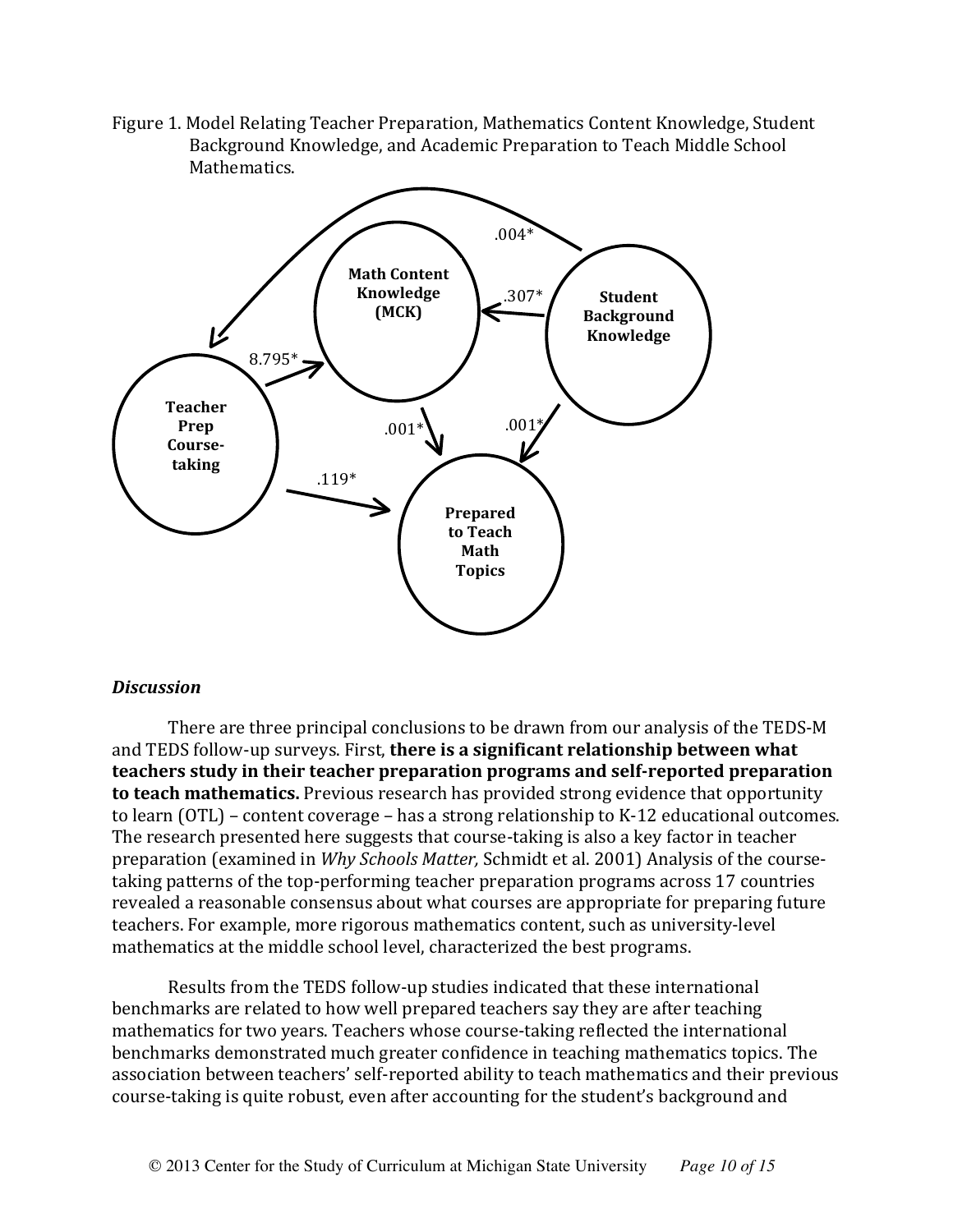knowledge. A richer grounding in mathematics content could likely pay tremendous dividends in terms of student learning.

Second, there are reasons to be concerned about the inadequate mathematics knowledge of U.S. teachers, both at the primary and middle-school level. Although some U.S. teacher preparation programs are among the best of the world, the reality is that far too many teachers do not receive adequate mathematics training before they enter the classroom. This is a particular problem in middle school, as roughly three-fifths of such future math teachers graduate from the bottom quarter of teacher preparation programs in the U.S. This is especially disconcerting given the recent adoption of the Common Core State Standards by over forty states. In addition, our analysis reveals that the leastprepared teachers are more likely to be hired by the poorest, most-disadvantaged schools, exacerbating educational inequality. Further, despite the fact that the international primary benchmark only constitutes five courses, only a little over half of future U.S. primary teachers reported taking them.

Finally, the TEDS studies underscore the critical difference between **elementary and middle-school teacher preparation in mathematics**, a distinction that should be kept clearly in the forefront of researchers and policymakers. Although the basic relationship between teacher course-taking and confidence to teach mathematics is quite similar for primary and middle-school teachers, the overall impact is more muted in the case of primary teachers. Likewise, while the proportion of teachers reaching the benchmark varies wildly across different middle school programs (and countries), there is much less variation at the primary level. The differences between primary and middleschool preparation should be no surprise. Because they are math specialists, mathematics preparation is the dominant focus of future middle school math teachers. Primary school teachers, on the other hand, are expected to be proficient in teaching many subjects, and to do so at a more basic level. The fundamental difference in the content and grade-level focus of primary and middle-school mathematics teachers means that the expectations of teachers and the thrust of policy must be just as different.

For example, we have argued previously that because the U.S. population generally does less well on international K-12 mathematics assessments, American teacher preparation programs are drawing from a weaker pool of future mathematics teachers. To recruit future teachers with the same mathematics knowledge as the average person from Taiwan, the U.S. would have to recruit from the top quarter of U.S. eighth graders (see Figure 2). This is a particular issue in primary teacher preparation, as selection effects appear to play a greater role in influencing primary teacher's ability to teach mathematics. This may be due in part to the fact that mathematics makes up only a portion of the content teachers are expected to prepare for. As a consequence, improving the mathematics preparation of primary teachers represents a considerable challenge, one that requires a great deal of careful study.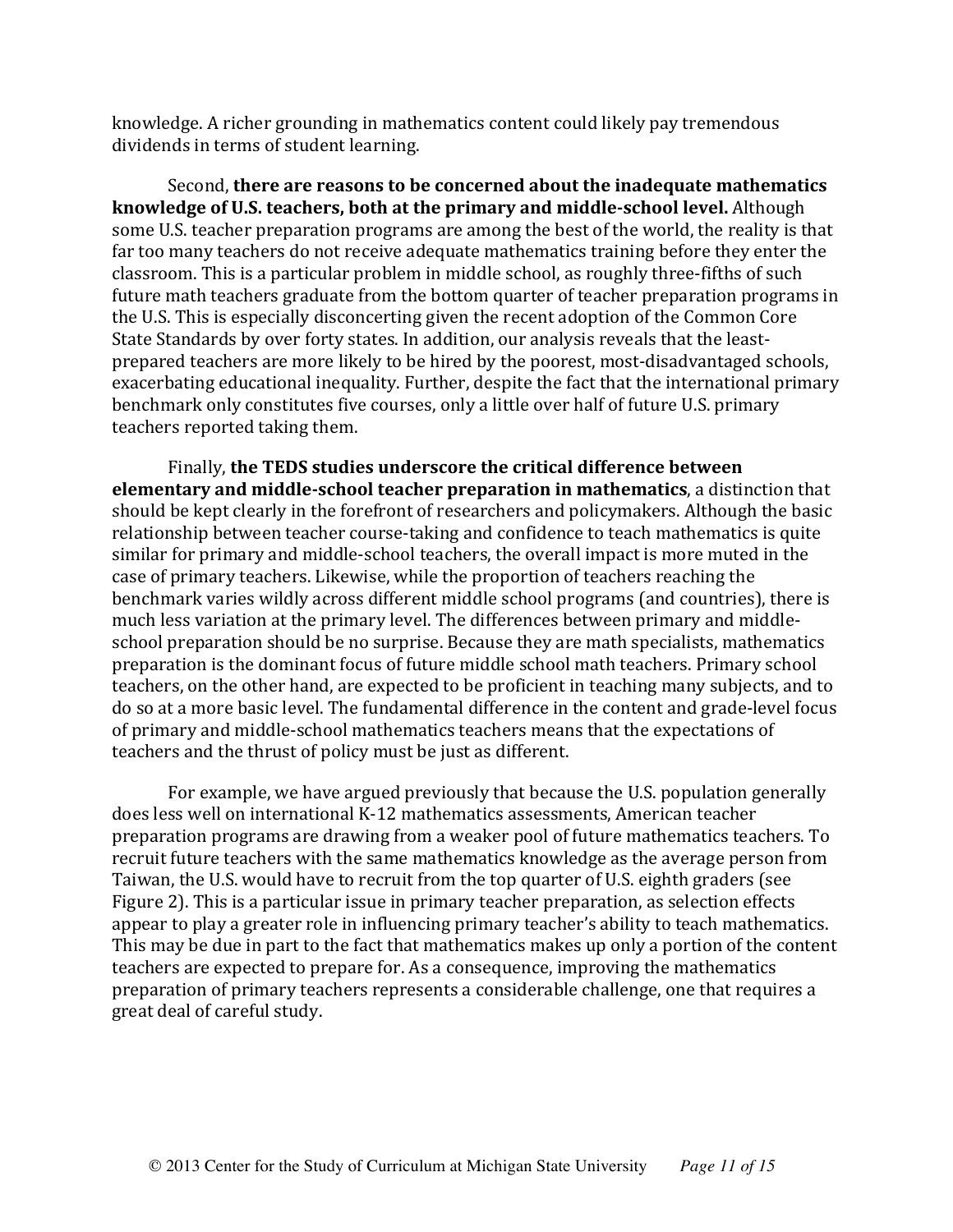

#### Figure 2. TIMSS 2003 Eighth Grade Mathematics Achievement Distributions.

*Source. Mullis, I. V. S., Martin, M. O., Gonzalez, E. J., & Chrostowski, S. J. (2004). TIMSS 2003 International Mathematics Report: Findings From IEA's Trends in International Mathematics and Science Study at* the Fourth and Eighth Grade (pp. 465). Chestnut Hill, MA: TIMSS & PIRLS International Study Center, Lynch School of Education, Boston College. Figure reproduced from CRMSE 2010.

Secondary teacher preparation is a different story, in that course-taking patterns within teacher preparation programs have a stronger relationship with mathematics knowledge and preparation to teach mathematics. The fact that the majority of future U.S. secondary teachers graduate from the weakest programs raises concerns about the quality of middle school mathematics teaching in the U.S. However, the results also point to a possible remedy: the international benchmark for secondary teacher course-taking suggests that improvements in the course requirements of teacher preparation programs might improve the performance of U.S. middle school mathematics teachers, and ultimately that of their students as well.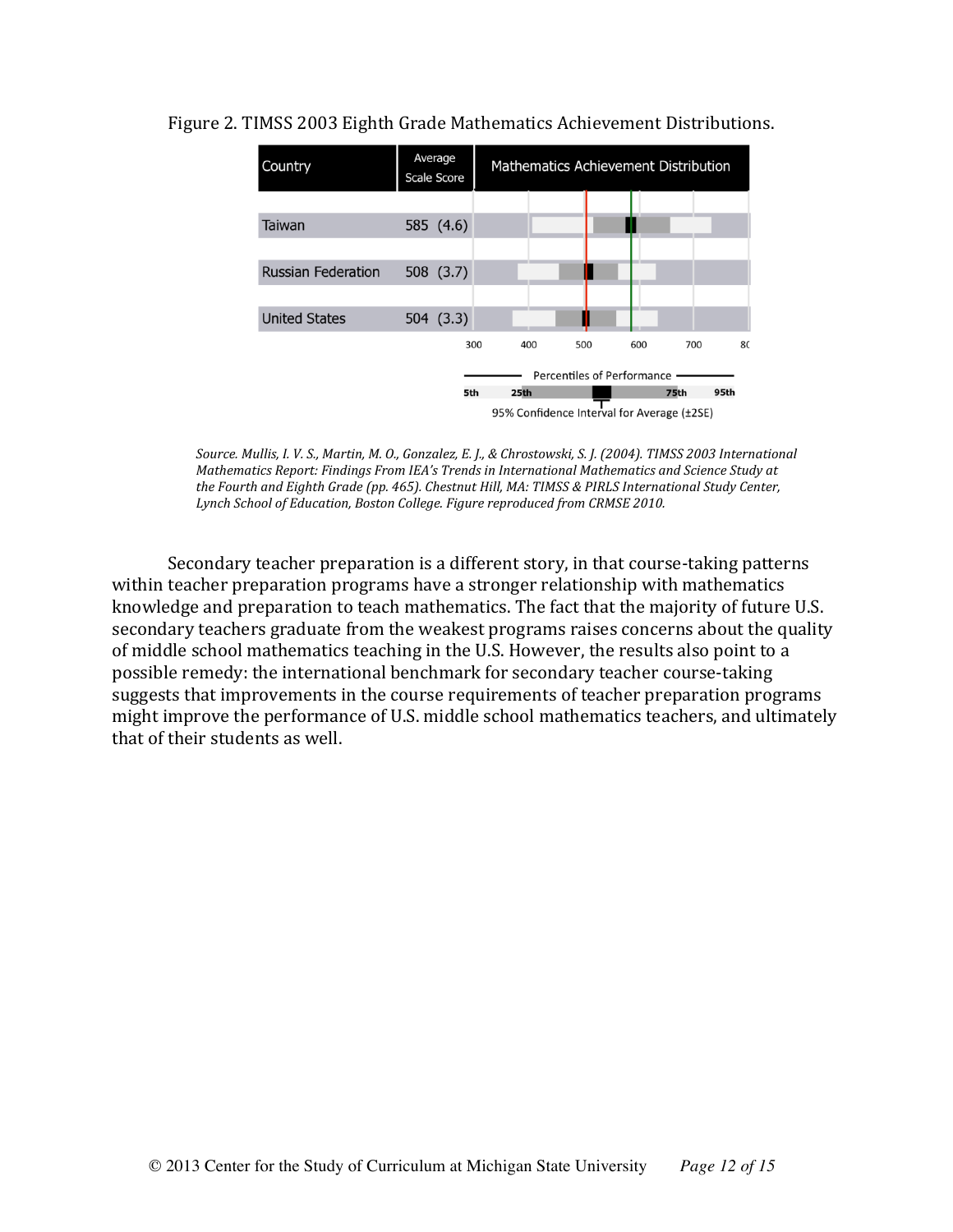#### **References**

- Ball, D. L. & Bass, H. (2003). Toward a practice-based theory of mathematical knowledge for teaching. In: Davis, B. & Simmt, E. (Eds.), *Proceedings of the 2002 annual meeting* of the Canadian Math education Study Group. Edmonton: CMESG/GCEDM, 3-14.
- Ball, D. L., Hill, H. C., & Bass, H. (2005). Knowing mathematics for teaching: Who knows mathematics well enough to teach third grade, and how can we decide? *American Educator (Fall),* 14-22.
- Carroll, J. B. (1963). A model of school learning. *Teachers College Record, 64*(8), 723-733.
- Blömeke, S. (2012). Content, Professional Preparation, and Teaching Methods: How Diverse Is Teacher Education across Countries? Comparative Education Review, 56(4), 684-714.(
- Blömeke, S., & Kaiser, G. (2012). Homogeneity or heterogeneity? Profiles of opportunities to learn in primary teacher education and their relationship to cultural context and outcomes. *ZDM – The International Journal on Math education, 44*(3), 249-264. doi: 10.1007/s11858-011-0378-6
- Carroll, J. B. (1963). A model of school learning. *Teachers College Record, 64*(8), 723-733.
- Center for Research in Mathematics and Science Education. (2010). Breaking the Cycle: An International Comparison of U.S. Mathematics Teacher Preparation (pp. 57). East Lansing: Michigan State University.
- Cogan, L. S., Schmidt, W. H., & Wiley, D. E. (2001). Who Takes What Math and in Which Track? Using TIMSS to Characterize U.S. Students' Eighth-Grade Mathematics Learning Opportunities. *Educational Evaluation and Policy Analysis, 23*(4), 323-341.
- Common Core State Standards Initiative. (2010). Common Core State Standards for Mathematics (pp. 93): National Governors Association Center for Best Practices (NGA Center) and the Council of Chief State School Officers (CCSSO).
- Floden, R. E. (2002). The Measurement of Opportunity to Learn. In A. C. Porter & A. Gamoran (Eds.), *Methodological advances in cross-national surveys of educational* achievement (pp. 231-266). Washington, DC: National Academy Press.
- McDonnell, L. M. (1995). Opportunity to Learn as a Research Concept and a Policy Instrument. *Educational Evaluation and Policy Analysis, 17*(3), 305-322.
- National Council of Teachers of Mathematics (NCTM). (2000). *Principles and Standards for School Mathematics*. Reston, VA: National Council of Teachers of Mathematics.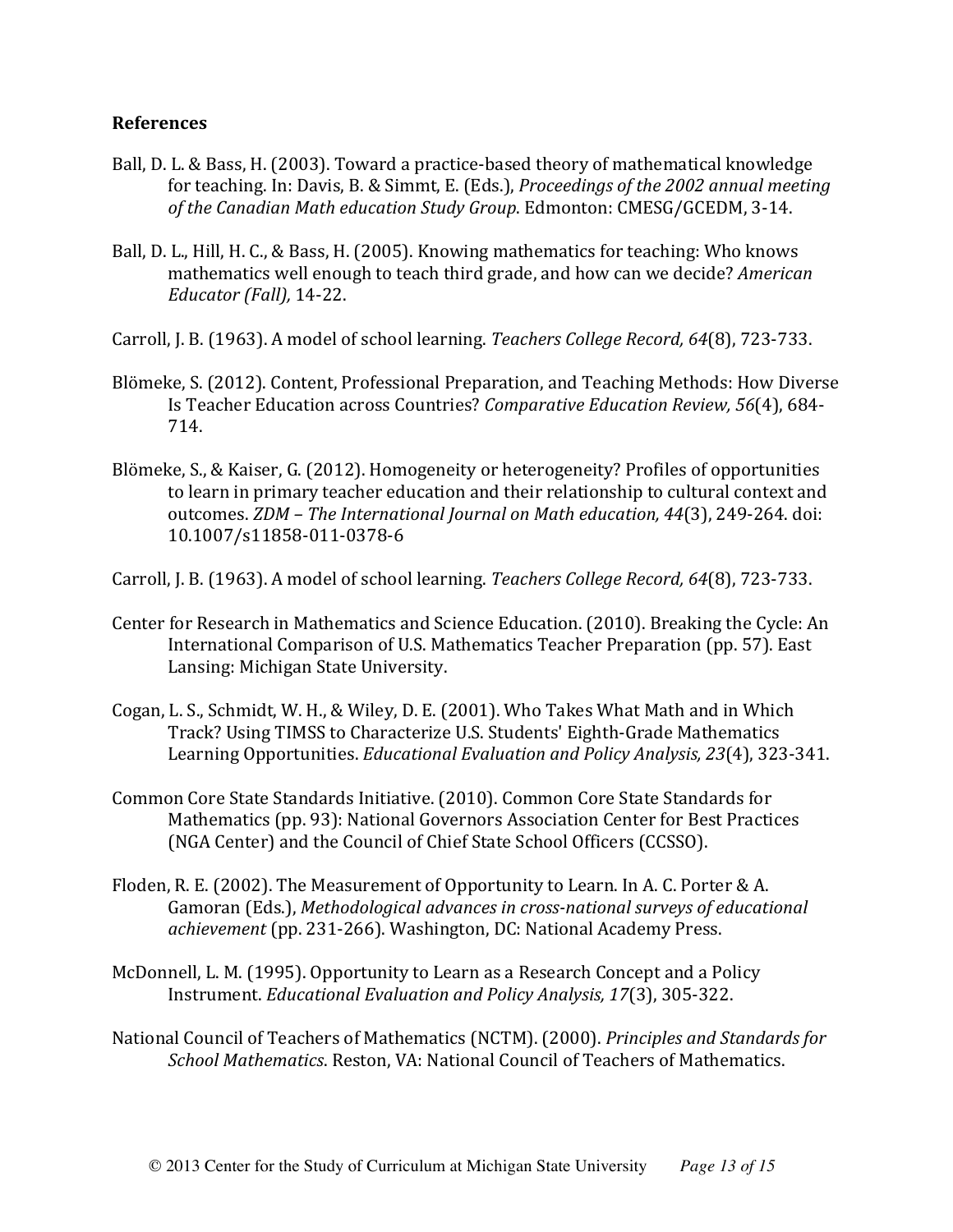- National Council of Teachers of Mathematics (NCTM). (2006). *Curriculum Focal Points for Prekindergarten through Grade 8 Mathematics*. Reston, VA: National Council of Teachers of Mathematics.
- Robinson, W. S. (1950). Ecological Correlations and the Behavior of Individuals. *American Sociological Review, 15*(3), 351-357.
- Schmidt, W. H., Blömeke, S., Tatto, M. T., with, Hsieh, F. J., Cogan, L. S., ... Schwille, J. (2011). **Teacher Education Matters: A Study of Middle School Mathematics teacher** *Preparation in Six Countries. New York, NY: Teachers College Press.*
- Schmidt, W., & Cogan, L. (2013). Greater expectations in lower secondary mathematics teacher preparation: An examination of future teachers' opportunity to learn profiles. In S. Blömeke, F.-J. Hsieh, G. Kaiser & W. H. Schmidt (Eds.), *International Perspectives on Teacher Knowledge, Beliefs and Opportunities to learn: TEDS-M Results. Amsterdam: Springer.*
- Schmidt, W.H., Cogan, L., & Houang, R. (2011). The Role of Opportunity to Learn in Teacher Preparation: An International Context. *Journal of Teacher Education, 62*(2), 138–153.
- Schmidt, W. H., McKnight, C. C., Houang, R. T., Wang, H., Wiley, D., Cogan, L. S., et al. (2001). *Why schools matter: A cross-national comparison of curriculum and learning. San* Francisco, CA: Jossey-Bass.
- Schmidt, W. H., Houang, R., & Cogan, L. S. (2011). Preparing Future Math Teachers. *Science*, 332(603), 1266-1267.
- Schmidt, W. H., Houang, R. T., Cogan, L., Blömeke, S., Tatto, M. T., Hsieh, F. J., ... Paine, L. (2008). Opportunity to learn in the preparation of mathematics teachers: its structure and how it varies across six countries *ZDM - The International Journal on Math education, 40*(5), 735-747.
- Schmidt, W. H., & Maier, A. (2009). Opportunity to Learn. In G. Sykes, B. Schneider & D.N. Plank (Eds.), *Handbook of Education Policy Research* (pp. 541-559). New York: American Educational Research Association, Rutledge.
- Schmidt, W. H., Tatto, M. T., Bankov, K., Blömeke, S., Cedillo, T., Cogan, L., ... Schwille, J. (2007). The Preparation Gap: Teacher Education for Middle School Mathematics in Six Countries (pp. 47). East Lansing: Michigan State University.
- Schmidt, W. H., Wang, H. A., & McKnight, C. C. (2005). Curriculum Coherence: An Examination of US Mathematics and Science Content Standards From An International Perspective. *Journal of Curriculum Studies, 37*(5), 525-529.
- Shulman, L. (1986). Those who understand: Knowledge growth in teaching. Educational Researcher, 15(2), 4-14 [AERA Presidential Address].